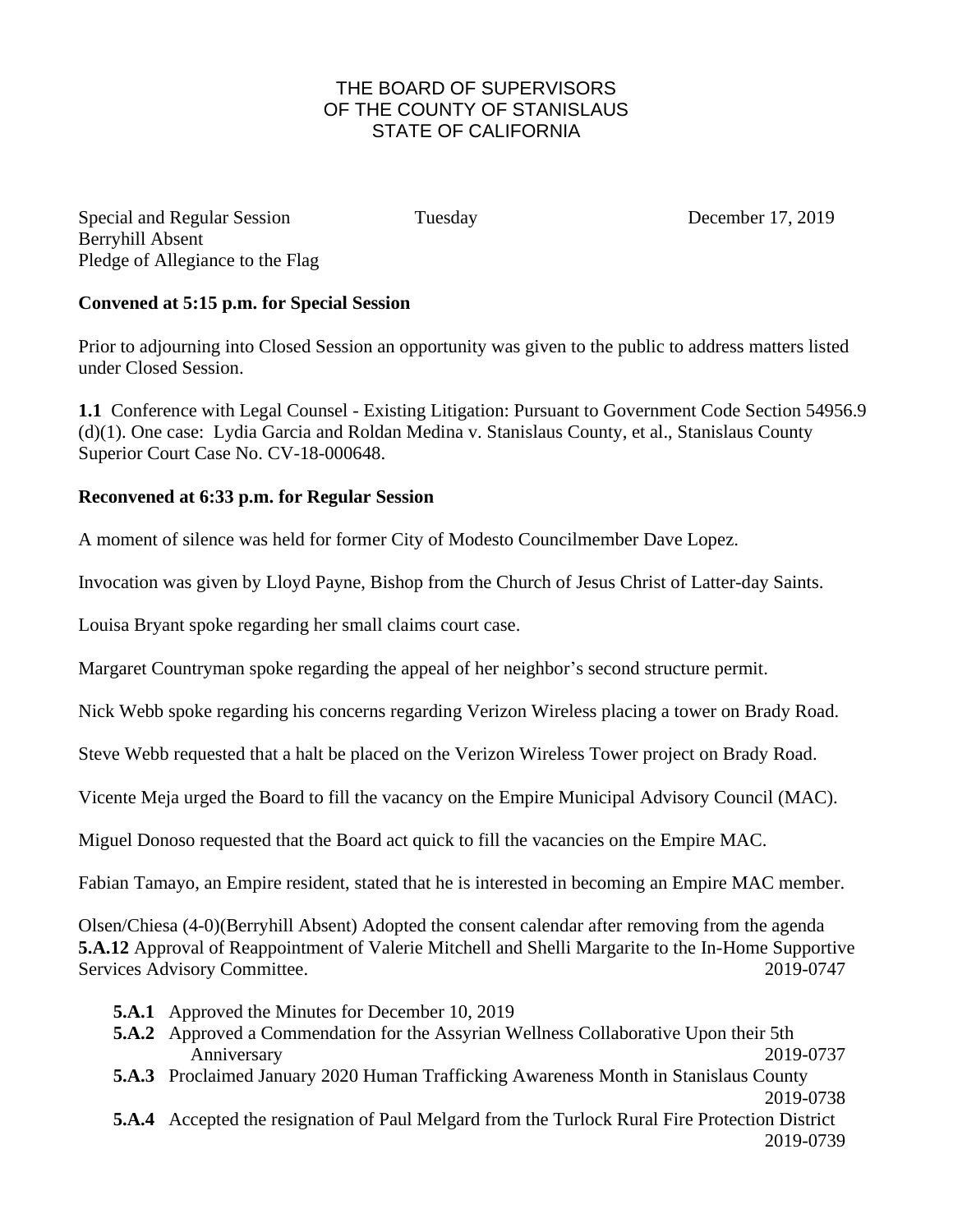|       | <b>5.A.5</b> Appointed Aaron Mundello to the Fire Code Board of Appeals                              | 2019-0740 |
|-------|------------------------------------------------------------------------------------------------------|-----------|
| 5.A.6 | Appointed Joe Lopez to the Emergency Medical Services Committee                                      | 2019-0741 |
| 5.A.7 | Appointed E. Vernon Seeley to the Assessment Appeals Board                                           | 2019-0742 |
| 5.A.8 | Reappointed Carlos Romeo Hernandez, Jr., Jerold Rosenthal, Frank William Ploof, and                  |           |
|       | Virginia Rose Solorzano to the Stanislaus County Behavioral Health Board                             | 2019-0743 |
| 5.A.9 | Reappointed Bruce Laverty, Mary Ann Lilly-Tengowski, and Paul Baxter to the Emergency                |           |
|       | <b>Medical Services Committee</b>                                                                    | 2019-0744 |
|       | 5.A.10 Reappointed Jeremiah Williams and Keenon J. Krick to the Stanislaus County Equal Rights       |           |
|       | Commission                                                                                           | 2019-0745 |
|       | 5.A.11 Reappointed Allen Mitterling to the Indigent Health Care Program Fair Hearing Board of        |           |
|       | Directors                                                                                            | 2019-0746 |
|       | 5.A.13 Reappointed Fred Leslie Dolling and Shavon Haskell to the Knights Ferry Cemetery District     |           |
|       | <b>Board of Directors</b>                                                                            | 2019-0748 |
|       | <b>5.A.14</b> Reappointed Thomas Boze, Bruce E. Ramsey and Gregory Goodwin to the Law Library        |           |
|       | <b>Board of Trustees</b>                                                                             | 2019-0749 |
|       | <b>5.A.15</b> Reappointed Bryan Whitemyer, Gary Torrijos and Ignacio Chavez to the Stanislaus County |           |
|       | Local Task Force on Solid Waste Management                                                           | 2019-0750 |
|       | <b>5.A.16</b> Reappointed Kyle Fliflet to the Stanislaus County Parks and Recreation Commission      |           |
|       |                                                                                                      | 2019-0751 |
|       | 5.A.17 Reappointed Rick Scheuber, Patrick Alves and Steve Amador to the Storm Drain District No.     |           |
|       | 8 Board of Directors                                                                                 | 2019-0752 |
|       | <b>5.A.18</b> Reappointed Bobby Yamamoto, Bruce A. Thompson, and Jim Melo to the Patterson           |           |
|       | <b>Cemetery District Board of Directors</b>                                                          | 2019-0753 |
|       | <b>5.A.19</b> Reappointed Everett B. Souza, Jr. to the Turlock Mosquito Abatement District Board of  |           |
|       | <b>Trustees</b>                                                                                      | 2019-0754 |
|       | 5.A.20 Reappointed Shivaugn Alves to the San Joaquin Valley Air Pollution Control District           |           |
|       | <b>Citizens Advisory Committee</b>                                                                   | 2019-0755 |
|       | 5.A.21 Reappointed Rachelle Antinetti, Francisco Canela, Richard Gimperle, Erika E. Durrer, Jim      |           |
|       | Mortensen, Sean Roddy, Daniel Bays, Tim Sanders, Vince Dykzeul, and Cooper M.                        |           |
|       | Rossiter to the Stanislaus County Water Advisory Committee                                           | 2019-0756 |
|       | <b>5.A.22</b> Reappointed Ken Cheeseman and John Degele to the Housing Authority of the County of    |           |
|       | <b>Stanislaus</b>                                                                                    | 2019-0757 |
|       | 5.A.23 Appointed Lee Hetzler to the Knights Ferry Community Services District                        | 2019-0758 |
| 5.B.1 | Authorized the Sheriff to enter into and sign an agreement to purchase one canine                    |           |
|       | from the Stanislaus Sheriff's $K9$ Association for $$1.00 -$ Sheriff                                 | 2019-0759 |
| 5.B.2 | Approved a resolution authorizing the sale of tax-defaulted properties for the minimum bids          |           |
|       | as described on the "List of Properties for Delinquent Tax Sale," attached to the agenda             |           |
|       | item, pursuant to Sections 3694 and 3699 of the California State Revenue and Taxation                |           |
|       | Code; authorized the Treasurer-Tax Collector to re-offer the parcels that did not obtain the         |           |
|       | minimum bids during the previous tax sale at a price which is deemed appropriate by the              |           |
|       | Treasurer-Tax Collector pursuant to Section 3698.5(c) of the Revenue and Taxation Code;              |           |
|       | authorized the Treasurer-Tax Collector to re-offer the parcels that do not obtain the                |           |
|       | minimum bids during the March 2020 tax sale within 90 days after the tax sale at a price             |           |
|       | which is deemed appropriate by the Treasurer-Tax Collector pursuant to Sections 3692(e)              |           |
|       | and 3698.5(c) of the Revenue and Taxation Code; and, authorized the Treasurer-Tax                    |           |
|       | Collector to exempt those parcels which are owned by the Federal and State Government                |           |
|       | from the tax sale as identified on the "List of Properties Exempted from the Delinquent              |           |
|       | Tax Sale," attached to the agenda item, pursuant to Section 202 of the Revenue and                   |           |
|       | Taxation Code, Article XIII, Section 3 of the Constitution, and Federal Law; exempt four             |           |
|       | other parcels under Revenue and Taxation Code Section 3692(a); and exempt nine parcels               |           |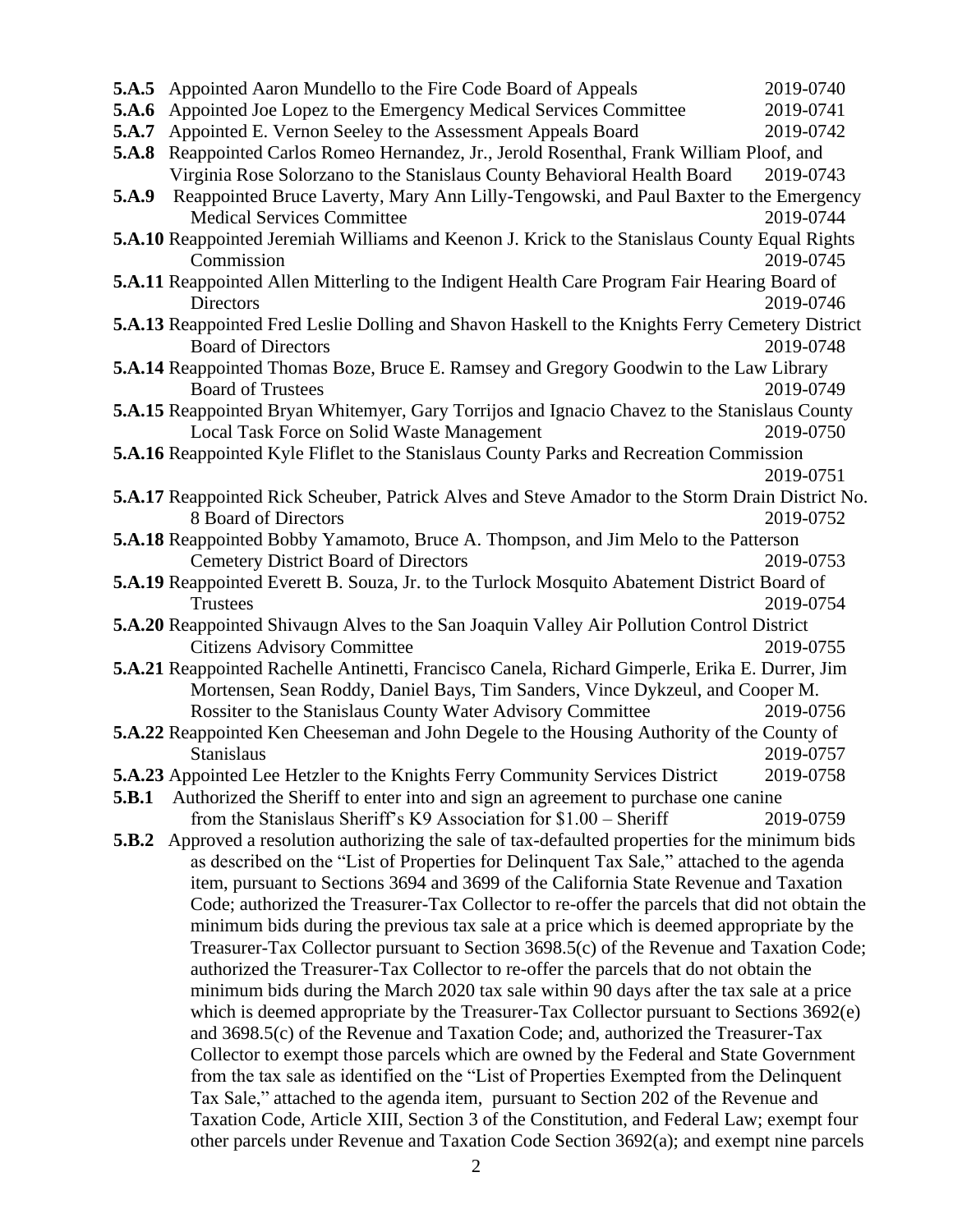under active bankruptcy protection each with an automatic stay in place  $- T/TC$ 

```
2019-0760
```
**5.B.3** Authorized the Sheriff to retire one (1) canine from the Sheriff's Department service and enter into a Canine Retirement Contract with the Canine's current handler – Sheriff

- **5.B.4** Authorized the Auditor-Controller, on behalf of the General Services Agency to pay one invoice totaling \$13,800 for services provided by Access Electric related to the 2017 electrical work performed at the Downtown Men's Jail located at 1115 H Street in Modesto, CA – GSA 2019-0762
- **5.B.5** Adopted the Mental Health Services Act (MHSA) plan update for FY 2019-2020 to allow the expenditure of MHSA funds for the projects and agreements referenced in the plan update; authorized the Interim Behavioral Health Director, or his designee, to sign and submit the Mental Health Services Act plan update for FY 2019-2020 to the Department of Health Care Services and the Mental Health Services Oversight and Accountability Commission; authorized the Auditor-Controller, or her designee, to sign the MHSA County Fiscal Accountability Certification certifying that the fiscal requirements have been met; authorized the Auditor-Controller to increase appropriations and estimated revenue in support of the services outlined in the MHSA Plan Update for FY 2019-2020 in the BHRS budget, as detailed in the budget journal attached to the agenda item; authorized the Auditor-Controller to make a technical adjustment in relation to Resolution No. 2019-0677 to reduce Community Services Agency Housing and Homeless Services appropriations by \$146,015; authorized the Auditor-Controller to increase appropriations in the BHRS budget by \$91,813 in relation to Resolution No. 2019-0677; and, authorized the Auditor-Controller to make a technical adjustment in the BHRS budget to increase revenue and decrease appropriations, as detailed in the budget journal attached to the agenda item – BHRS 2019-0763
- **5.B.6** Authorized the Director of Environmental Resources, or designee, to apply for, enter into and sign routine FY 2020-2021 grant agreements and contracts for various State and Regional programs; authorized the Director of Environmental Resources, or designee, to approve and sign any amendments to the routine FY 2020-2021 grant agreements and contracts for various State and Regional programs; adopted a resolution authorizing the Director of Environmental Resources, or designee, to apply for a Waste Tire Enforcement Grant from the California Department of Resources Recycling and Recovery for FY 2020-2021 to promote the administration of a regional waste tire enforcement program; and, adopted a resolution to authorize the Director of Environmental Resources, or designee, to apply for the two year Local Government Waste Tire Cleanup Grant from the California Department of Resources Recycling and Recovery for FY 2020-2021 and FY 2021-2022 to promote the administration of the County's Waste Tire Cleanup Program – DER 2019-0764
- **5.B.7** Accepted the Stanislaus County Public Facilities Fees Annual Financial Report for Fiscal Year Ending 06/30/2019 – Auditor-Controller 2019-0765
- **5.B.8** Approved an amendment to the Veterans Advisory Commission Bylaws to allow the Commission to change from monthly meetings to bi-monthly meetings – Aging and Veteran Services 2019-0766
- **5.B.9** Accepted the 2019 Public Safety Power Shutoff Resiliency Allocation from the California Governor's Office of Emergency Services; authorized the Auditor-Controller to establish revenue and appropriations as outlined in the budget journal attached to the agenda item; and, authorized the Assistant Director of Emergency Services or designee to transfer ownership of items purchased to receiving agencies – OES 2019-0767
- **5.B.10** Accepted the report of Multi-Department Contracts and Agreements for the period of 07/01/2018 through 06/30/2019 – GSA 2019-0768

<sup>2019-0761</sup>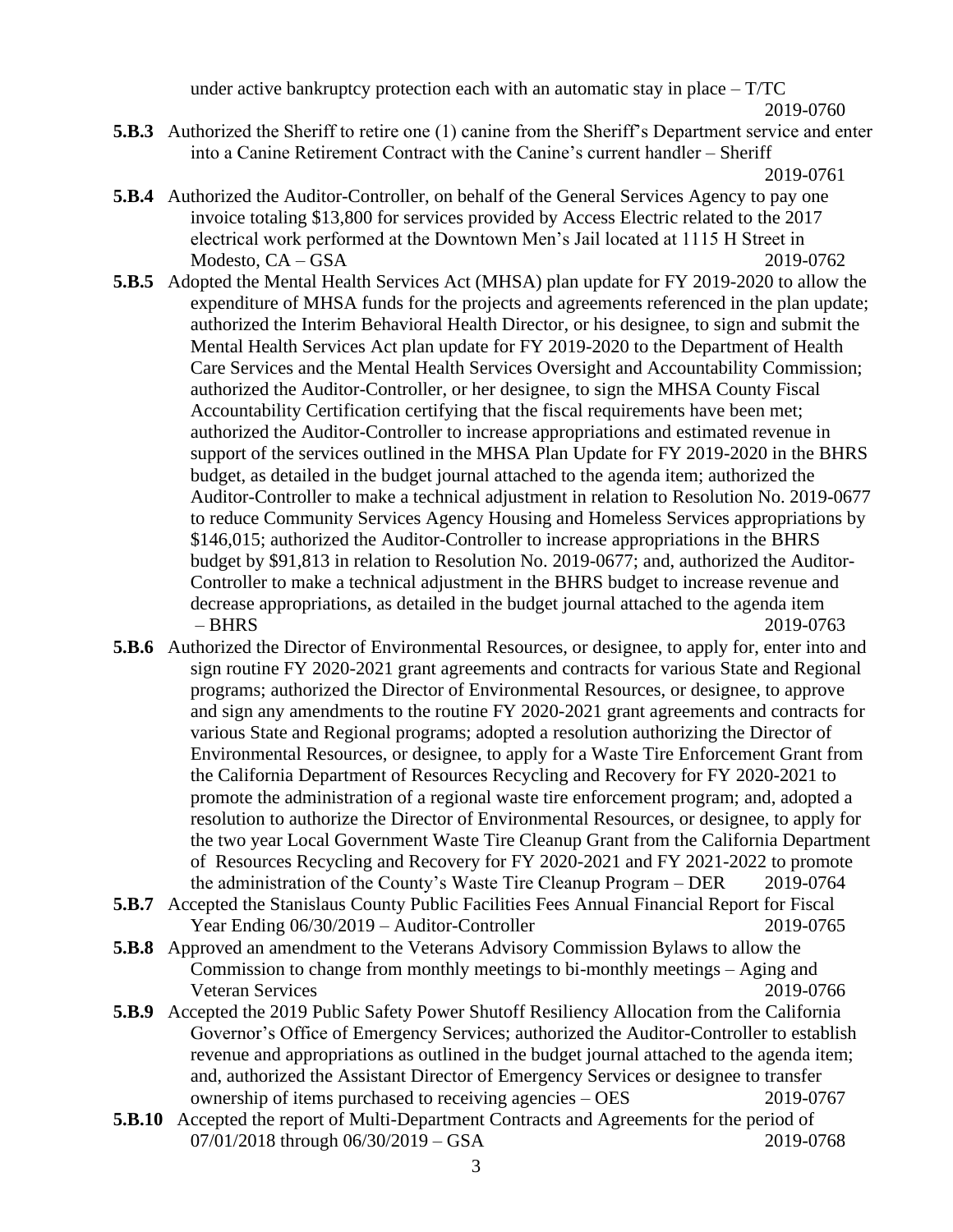**5.B.11** Approved the tentative health insurance agreement for the period of 01/01/2020 through 12/31/2020 between Stanislaus County and Stanislaus Sworn Deputies Association; approved the tentative health insurance agreement for the period of 01/01/2020 through 12/31/2020 between Stanislaus County and Service Employees International Union, Local 521; and, authorized the CEO and all parties to sign the agreements – Risk Management 2019-0769

Recessed to sit as the Stanislaus County In-Home Supportive Services Public Authority at 7:20 p.m.

Chiesa/Olsen(4-0)(Berryhill Absent) unan. **6.1** Adopted the consent calendar

- **6.1.B.1** Approved the Minutes of July 16, 2019
- **6.1.B.2** Appointed Kathryn M. Harwell as the new Executive Director of the Stanislaus County In-Home Supportive Services Public Authority effective 01/04/2020. 2019-0770

The Board and CEO recognized Jeff Lambaren for his many years of service as the IHSS Public Authority Executive Director and congratulated him upon his retirement.

## **Reconvened as the Stanislaus County Board of Supervisors at 7:23 p.m.**

Chiesa/Olsen(4-0)(Berryhill Absent) unan. **6.2** Conducted a public hearing to consider the Planning Commission's recommendation for General Plan Amendment, Rezone, Use Permit, and Development Agreement Application No. PLN2018-0101 – Natural Remedies Consulting, request to amend the General Plan and Zoning Designation to allow indoor commercial cannabis cultivation, manufacturing (non- volatile), retail, and distribution activities, located at 5272 Jerusalem Court, north of Kiernan Avenue, in the Modesto area; adopted the amended Negative Declaration pursuant to CEQA Guidelines Section 15074(b), by finding that on the basis of the whole record, including the Initial Study and any comments received, that there is no substantial evidence the project will have a significant effect on the environment and that the Negative Declaration reflects Stanislaus County's independent judgment and analysis; ordered the filing of a Notice of Determination with the Stanislaus County Clerk-Recorder's Office pursuant to Public Resources Code Section 21152 and CEQA Guidelines Section 15075; finds that: (a) the General Plan Amendment will maintain a logical land use pattern without detriment to existing and planned land uses; (b) the County and other affected governmental agencies will be able to maintain levels of service consistent with the ability of the governmental agencies to provide a reasonable level of service; (c) the amendment is consistent with the General Plan goals and policies; (d) the proposed Planned Development (P-D) zoning is consistent with the Planned Development General Plan designation; (e) the establishment, maintenance, and operation of the proposed use or building applied for is consistent with the General Plan and will not, under the circumstances of the particular case, be detrimental to the health, safety and general welfare of persons residing or working in the neighborhood of the use and that it will not be detrimental or injurious to property and improvements in the neighborhood or to the general welfare of the County; and, (f) the alternative to the Agricultural Buffer Standards applied to this project provides equal or greater protection than the existing buffer standards; finds that the Development Agreement: (a) is consistent with the General Plan and any applicable specific plan; (b) is compatible with the uses authorized in, and the regulations prescribed for, the land use district in which the real property is or will be located; (c) is in conformity with and will promote public convenience, general welfare, and good land use practice; (d) will not be detrimental to health, safety, and general welfare; (e) will not adversely affect the orderly development of property or the preservation of property values; and, (f) will promote and encourage the orderly development of the proposed project by providing a greater degree of requisite certainty; approved General Plan Amendment, Rezone, Use Permit, and Development Agreement Application No. PLN2018-0101 – Natural Remedies Consulting, subject to the Development Standards, attached to the agenda item; authorized the Chair to execute the Development Agreement, attached to the agenda item; and, introduced, waived the reading, and adopted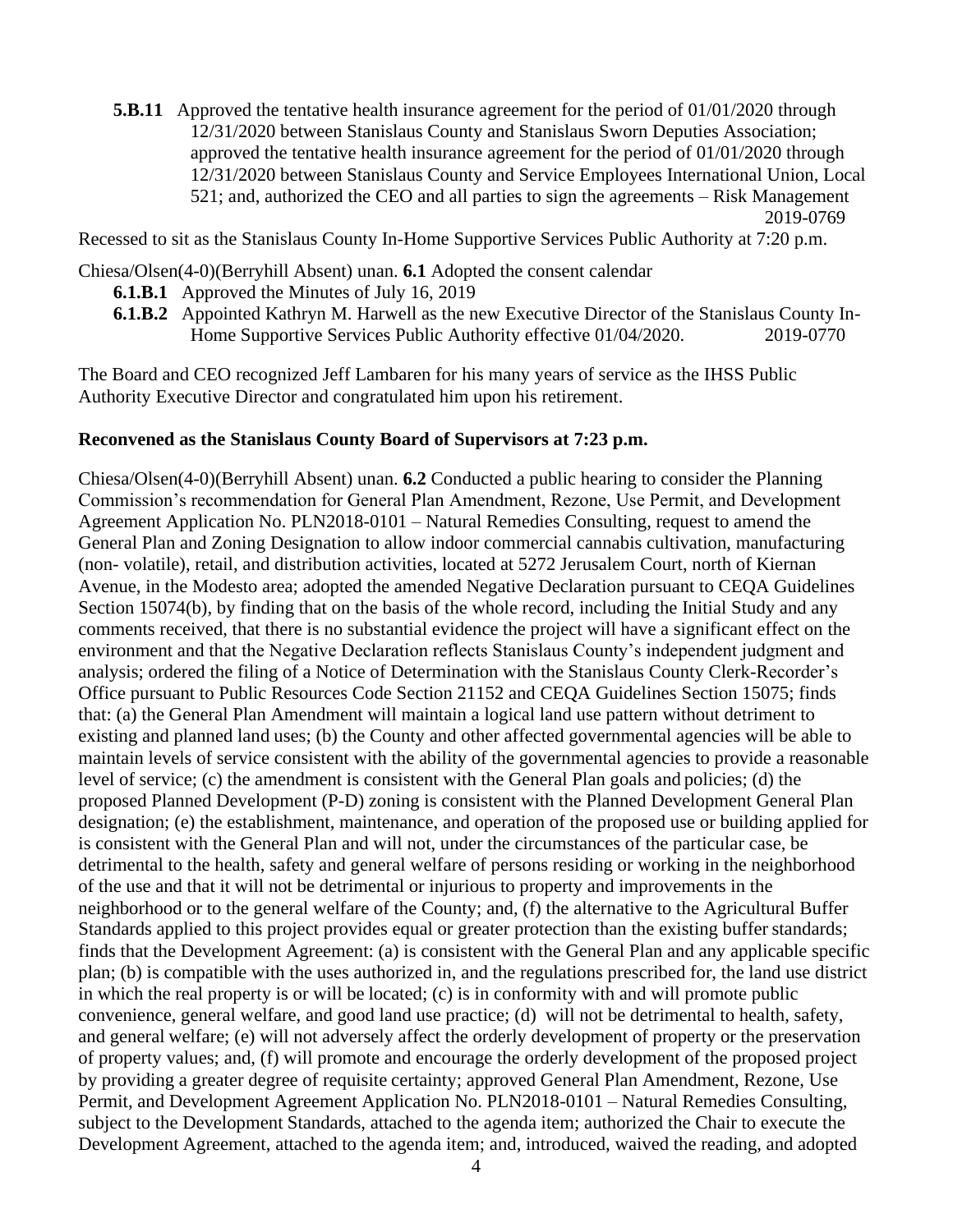ordinance C.S. 1264 for the Rezone and adopted ordinance C.S. 1262 for the approved Development Agreement – Planning ORD-56-R-2 2019-0771, 2019-0772 , 2019-0773

Chiesa/Olsen(4-0)(Berryhill Absent) unan. **6.3** Conducted a public hearing to consider the Planning Commission's recommendation for General Plan Amendment, Rezone, Use Permit, and Development Agreement Application No. PLN2018-0112, Jayden's Journey, request to amend the General Plan and Zoning Designation, and to obtain a Use Permit and Development Agreement, to allow operation of a commercial cannabis retail business within an existing 5,525 square-foot suite, located at 5054 Pentecost Drive, at the southeast corner of Bitritto Way and Pentecost Drive, north of Kiernan Avenue, in the Modesto area.; adopted the Negative Declaration pursuant to CEQA Guidelines Section 15074(b), by finding that on the basis of the whole record, including the Initial Study and any comments received, that there is no substantial evidence the project will have a significant effect on the environment and that the Negative Declaration reflects Stanislaus County's independent judgment and analysis; ordered the filing of a Notice of Determination with the Stanislaus County Clerk-Recorder's Office pursuant to Public Resources Code Section 21152 and CEQA Guidelines Section 15075; finds that: (a) the General Plan Amendment will maintain a logical land use pattern without detriment to existing and planned land uses; (b) the County and other affected governmental agencies will be able to maintain levels of service consistent with the ability of the governmental agencies to provide a reasonable level of service; (c) the amendment is consistent with the General Plan goals and policies; (d) the proposed Planned Development (P-D) zoning is consistent with the Planned Development General Plan designation; (e) the establishment, maintenance, and operation of the proposed use or building applied for is consistent with the General Plan and will not, under the circumstances of the particular case, be detrimental to the health, safety and general welfare of persons residing or working in the neighborhood of the use and that it will not be detrimental or injurious to property and improvements in the neighborhood or to the general welfare of the County; and, (f) the alternative to the Agricultural Buffer Standards applied to this project provides equal or greater protection than the existing buffer standards; finds that the Development Agreement: (a) is consistent with the General Plan and any applicable specific plan; (b) is compatible with the uses authorized in, and the regulations prescribed for, the land use district in which the real property is or will be located; (c) is in conformity with and will promote public convenience, general welfare, and good land use practice; (d) will not be detrimental to health, safety, and general welfare; (e) will not adversely affect the orderly development of property or the preservation of property values; and, (f) will promote and encourage the orderly development of the proposed project by providing a greater degree of requisite certainty; approved General Plan Amendment, Rezone, Use Permit, and Development Agreement Application No. PLN2018-0112 – Jayden's Journey, subject to the Development Standards, attached to the agenda item; authorized the Chair to execute the Development Agreement, attached to the agenda item; and, introduced, waived the reading, and adopted ordinance C.S. 1265 for the Rezone and adopted ordinance C.S. 1263 for the approved Development Agreement – Planning

 ORD-56-R-3 2019-0774, 2019-0775, 2019-0776 **Corr 1** Acknowledged receipt of the Comprehensive Annual Financial Report of the Stanislaus County Employees' Retirement Association (StanCERA) for fiscal year ending 06/30/2019.

**Corr 2** Acknowledged receipt of the Community Services Agency's FY 2018-2019 Annual Audit of the California Department of Education Child Care and Development Alternate Payment Programs Stage 2 and 3 Contracts.

**Corr 3** Referred to County Counsel and the Auditor-Controller a Claim for Refund of Property Taxes filed on behalf of T-Mobile West LLC, regarding assessments for tax year 2015-16.

**Corr 4** Referred to County Counsel and the Auditor-Controller a Claim for Refund of Property Taxes filed on behalf of Sprint TelephonyPCS, LP, regarding assessments for tax year 2019-20.